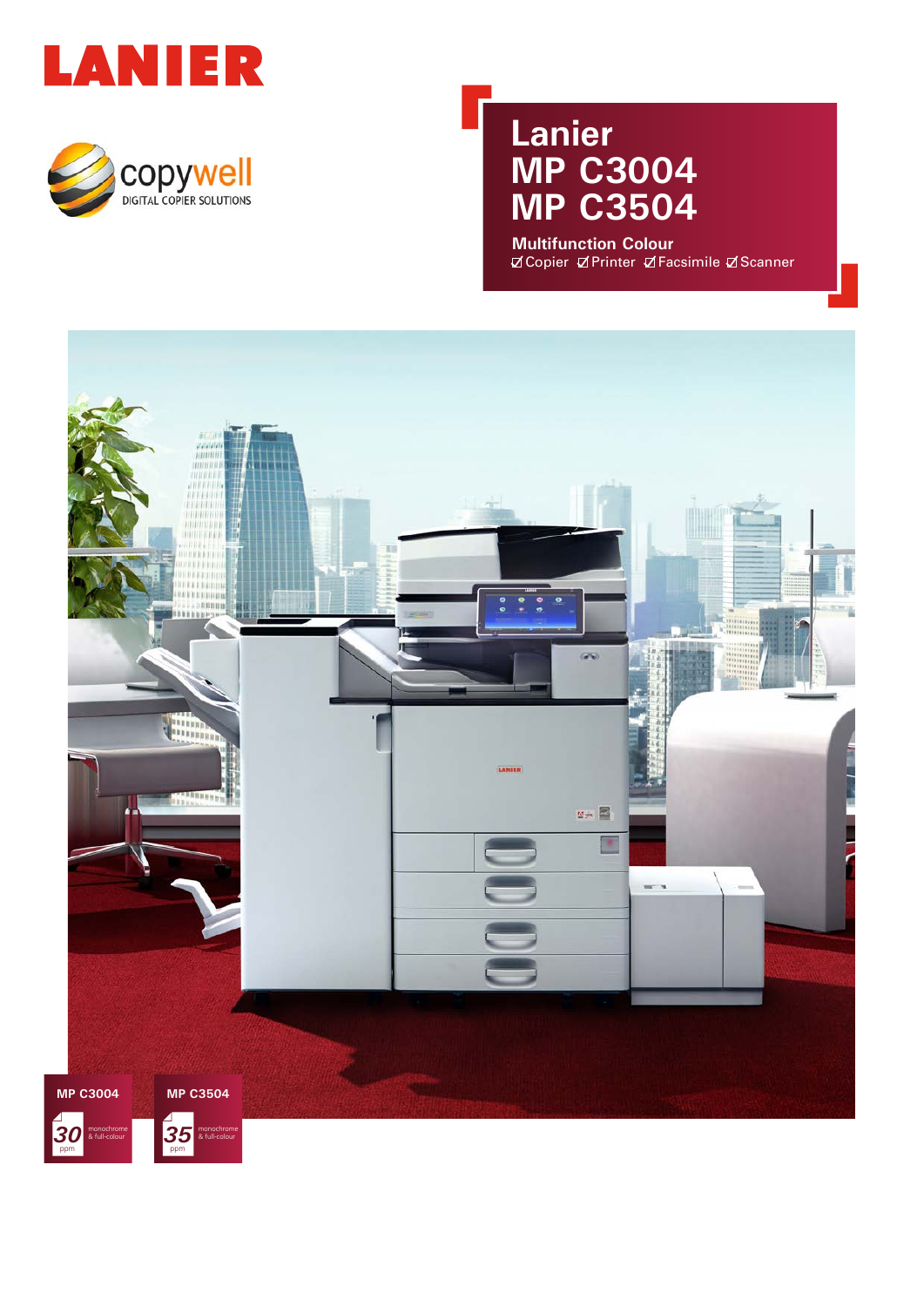# **a** new way to work

Welcome to Workstyle Innovation. Now you can integrate multiple processes and simplify complex tasks across an office or throughout an organisation with ease. Enjoy a new way to work, powered by Lanier's new Workstyle Innovation Technology, by creating unique and customised solutions and deploying workflow applications that streamline your business. Simply put, it's an innovative and intuitive way to be more productive. Use the LANIER® MP C3004/MP C3504 to print, scan, copy and fax information in multiple formats to a wider range of audiences quickly and easily. Use the advanced 10.1"-wide Super VGA Smart Operation Panel to create your own digital workflows — with shortcuts, advanced scan-to capabilities and time-saving automation — so you can deliver your messages effortlessly with a simple flick, pinch or swipe. Add richer colours, sharper resolution and professional finishing to highlight information and impress audiences every time.

- Produce up to 35 colour prints/copies per minute
- Use the intuitive touchscreen to multitask with a single flick, pinch or swipe
- Create customised workflows to expedite everyday tasks
- Print and share information on the go via your personal mobile device
- Highlight information with breathtaking colours and professional finishing
- Take advantage of eco-friendly features to lower operating costs and reduce overall environmental impact without sacrificing business productivity

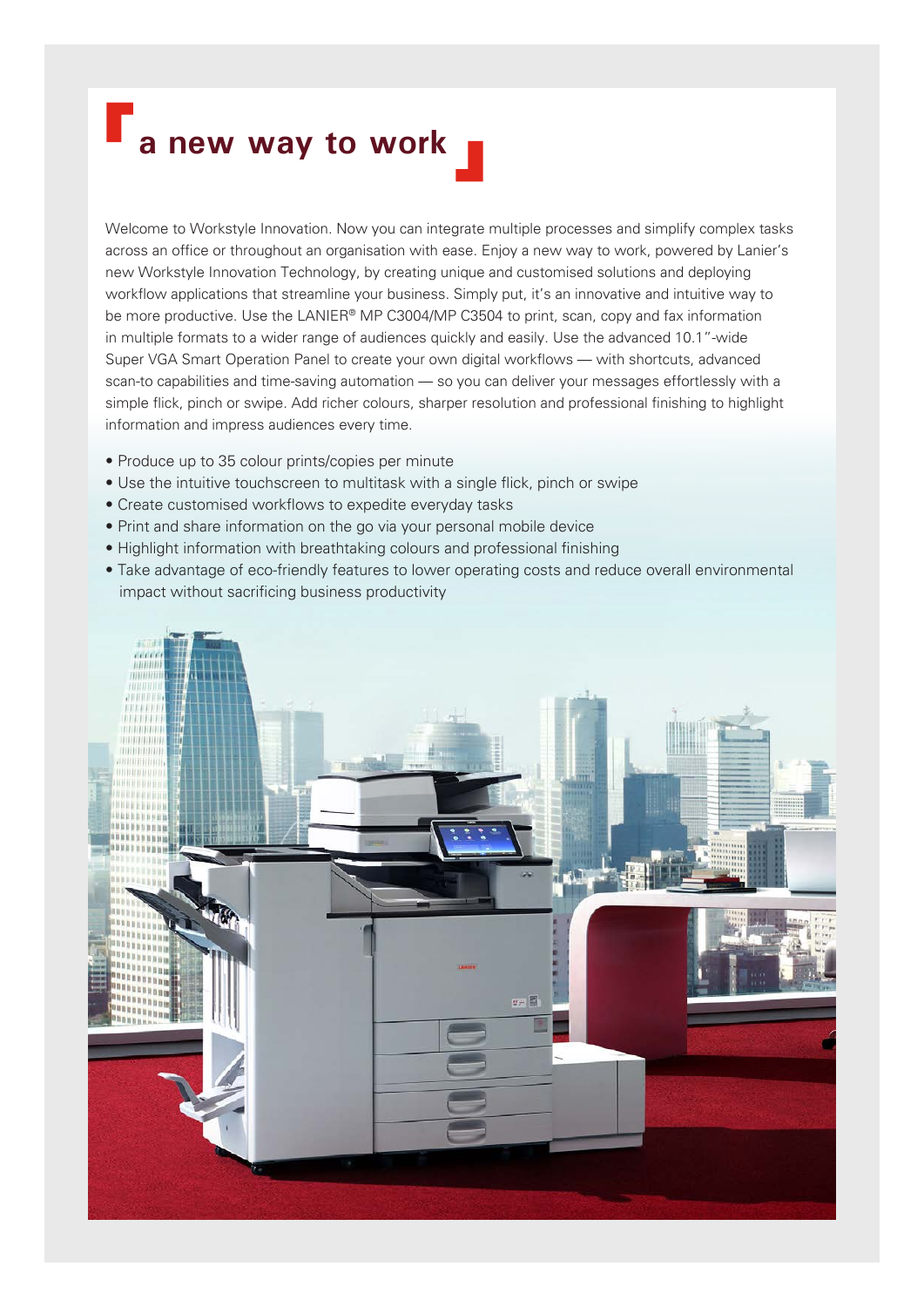### **multitask at a faster pace move information quickly, anywhere at any time**

#### **Get in touch with all-in-one convenience**

There's no shortage of things to do or information to share, but you are short on time. Use the Lanier MP C3004 / MP C3504 to perform everyday office tasks with incredible speed and ease. With a built-in motion sensor, the MFP is ready to work as soon as you are. Print colourful presentations, images, brochures and more at up to 35 pages per minute and grab them on your way to an important meeting. Send full-colour scans of floor plans, schematics and photos via email. Copy handwritten notes for your colleagues. Send a contract via fax without wasting paper or wondering if it was received. With an optional paper capacity of up to a whopping 4,700 sheets, you can manage more projects with fewer interruptions so you can transition quickly from one revenue-generating project to the next.



#### **Add colour to look even brighter**

Stand out from the crowd by delivering information that jumps off the page. As the MP C3004/MP C3504 processes each file, it recalibrates itself so colours remain vivid with 1200 dpi resolution from the first page to the last without deterioration. By using PxP®-EQ toner, you can print on thicker stocks up to 300 gsm without worrying whether it will stick precisely. To give your photos, brochures, presentations and other graphics-intensive documents a more professional look, choose the new Fiery® E-23C Colour Controller for exceptional spot-colour reproductions using RGB, CMYK and PANTONE® colours. You can even print banners and posters from the MFP instead of hunting down a wide-format device or outsourcing.

#### **Work wherever you are**

Your workload isn't going to stop. Why should you? Use your smartphone or tablet to locate the MFP and print on the move without utilities, software or drivers. You can download the RICOH Smart Device Connector app and connect to the MP C3004/MP C3504 automatically just by touching your smart device to the MFP's Near Field Communication (NFC) tag. From there, print, scan and share documents and photos between the MFP and your smartphone or tablet instantly. You can even use your personal address book to find recipients with a single touch to save time. With the RICOH Smart Device Connector app, you can grab information from Cloud storage or on your personal mobile device for fast, convenient printing at the MFP.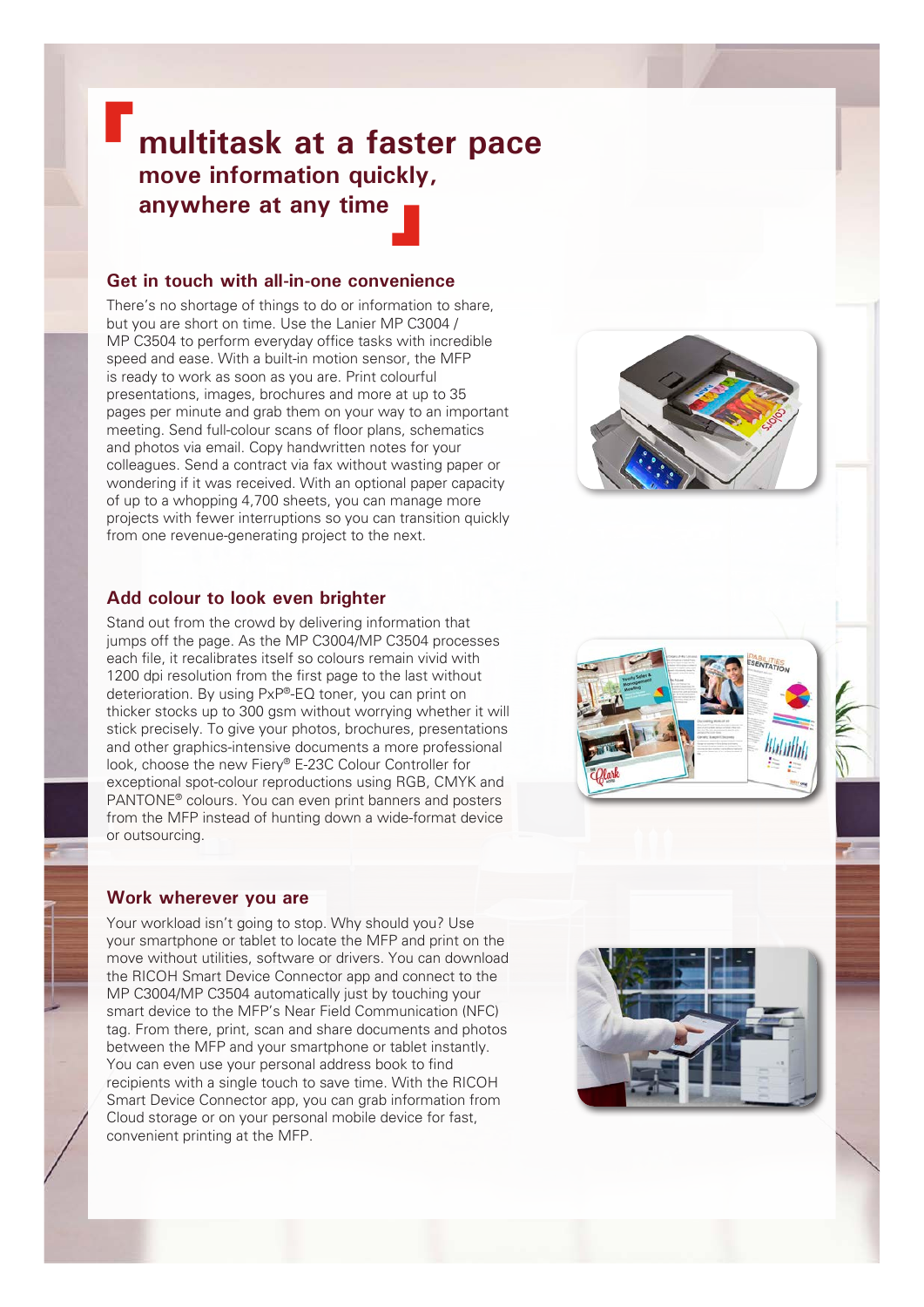## **customise the way you work**

### **Add a personal touch to every job**

You know exactly what needs to be done. Use Workstyle Innovation Technology to get it done faster. Create your own customised iconic shortcuts for frequently used workflows, whether you're scanning documents to co-workers or printing out the latest colour brochure. Simply tap into one of the workflows from the Home Screen and bypass several manual steps that can slow you down. For faster scanning of two-sided identity documents, simply click on the ID Card Copy app and the device scans both sides onto a singlesided document for easier reading with less waste. For easy document retrieval, use the embedded OCR option to place metadata on images and PDF files, so you can search by keywords later in a fraction of the time. Add plug-and-play Lanier or third party software to streamline digital workflows and reduce paper and operating costs even more.

#### **Tap into a smarter way to work**

Finding the best way to improve productivity is pretty straightforward. Use the easy-to-follow design of the touchscreen to perform document management tasks more quickly and accurately. With Workstyle Innovation Technology, you can choose from a wide range of smart apps on the new user interface to simplify everyday workflows for printing, scanning, copying, faxing and more. Just tap on your desired task and see everything you need to make the best decision. For example, you can add, check and confirm scan-to destinations by scrolling and tapping. Or, you can change any scan setting with a simple flick of your finger. Use widgets to set shortcuts, adjust settings, check system status, grab online data and more in seconds from the device. You can even download additional apps and widgets from our Application Site and update the MFP's capabilities yourself with ease.

#### **Take a swipe at faster workflows**

Get in touch with an easier, more intuitive way to churn through jobs with the MP C3004/MP C3504. Use the familiar drag-and-drop, pinch-and-flick and swipe scrolling you use every day on your smartphone or tablet to navigate from one task to the next with ease on the impressive 10.1"-wide Super VGA touchscreen. We've removed all hard keys, so you can tap into workflows, access critical information and check system settings instantly. With the large screen and simple layout, you have everything you need right at your fingertips. In fact, you can perform frequently-used core tasks like printing, copying, scanning and faxing, from a simplified user interface with one-touch controls. Still prefer the legacy user interface from previous Lanier devices? No problem. Just choose a touchscreen version of it from the Home Screen.





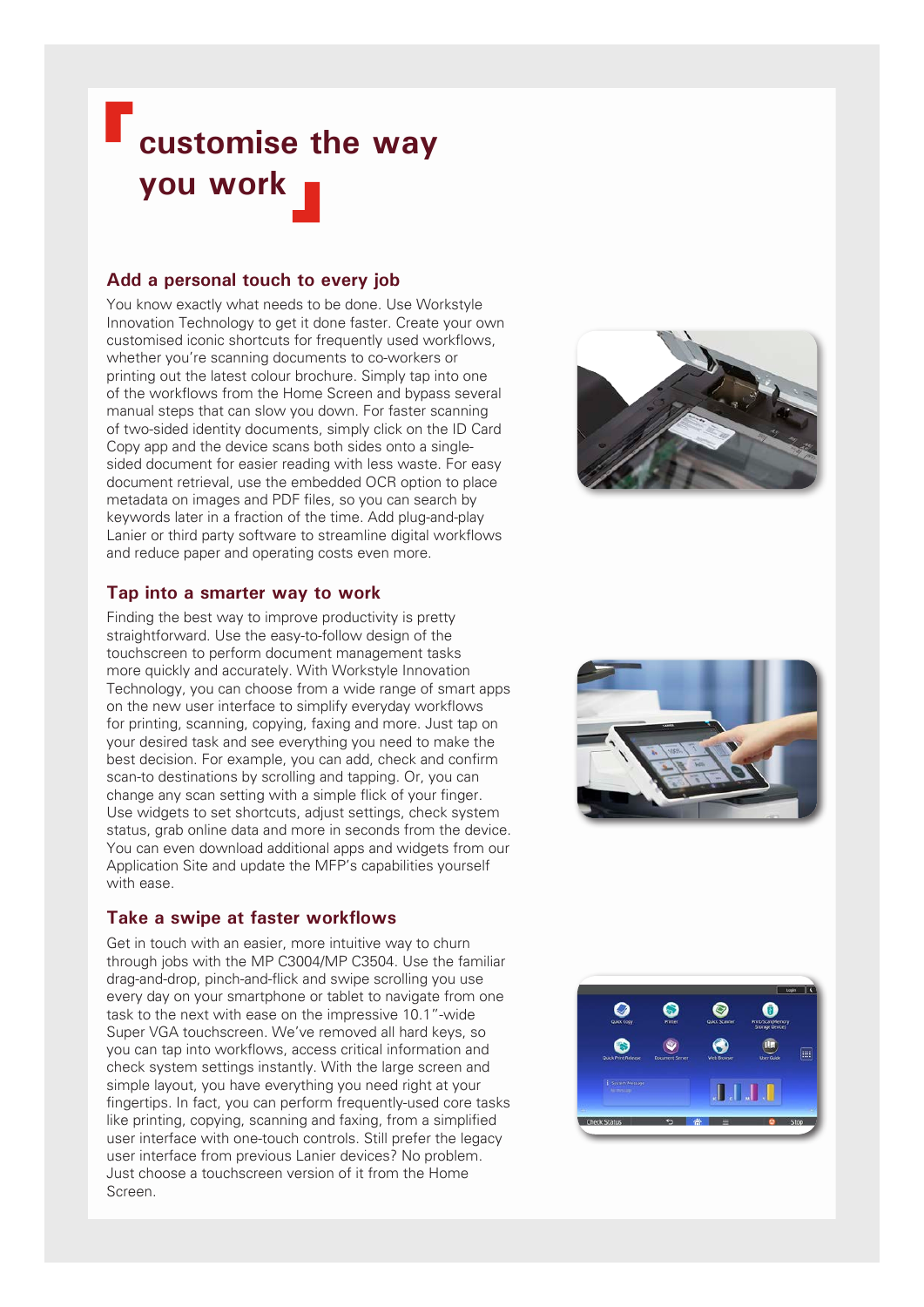## **make easier and safer collaboration automatic**

### **Complete more jobs with fewer delays**

The more your audience waits, the more likely it is to find information elsewhere. Use the MP C3004/MP C3504 to instantly access up to 3,000 frequently used documents stored right on the device. Or, you can use your personal mobile device or our web-enabled Flex Integrated Cloud to grab information without servers, system integration, software updates or expense. Scan two-sided hard copy documents at 180 ipm with the 220-sheet Single Pass Document Feeder. Take advantage of a wide range of scan-to capabilities to share the information digitally with anyone, anywhere. For output, use RICOH Device Software Manager and install print drivers without assistance in only moments. Track how you're doing via optional web-enabled administration tools, including automated service alerts, realtime device monitoring and troubleshooting.

### **Keep tabs on what's most important**

Your ideas can only make an impact if they reach the right people. Help protect information from threats with multiple security capabilities, including user authentication. Have every user log in by entering a passcode or billing code. Or, with the MFP's embedded Near Field Communication (NFC) capability, have users swipe their ID card at an optional NFC card reader on the device. You can restrict individual users from specific tasks or set quotas to limit the number of prints. Plus, it helps ensure print jobs for mobile users remain secure until released at the MFP. You can also take advantage of watermarks to help thwart unauthorised copies of confidential documents, encryption protection and automatic overwrites for any information left on the hard drive.

### **Save your energy**

Improve your bottom line while protecting the environment with multiple features designed specifically to reduce energy costs. The MP C3004/MP C3504 meets EPEAT® Gold criteria\* and ENERGY STAR® certifications and offers exceptional Typical Electricity Consumption (TEC) as low as 1.2 kWh. Cut paper usage in half with default duplex printing. Reduce energy usage when you're out of the office by programming the MFP to power on or off to coincide with office work hours. The system is also equipped with an innovative motion sensor, which senses an approaching user by detecting the differences in body temperature versus the surrounding environment. The system will awake from Sleep mode and turn on the operation panel within one second so it is ready to begin job programming by the time the user arrives at the machine.







**To view detailed features of our multifunction products online go to www.lanier.com.au** 

\*EPEAT Gold rating is applicable only in the USA.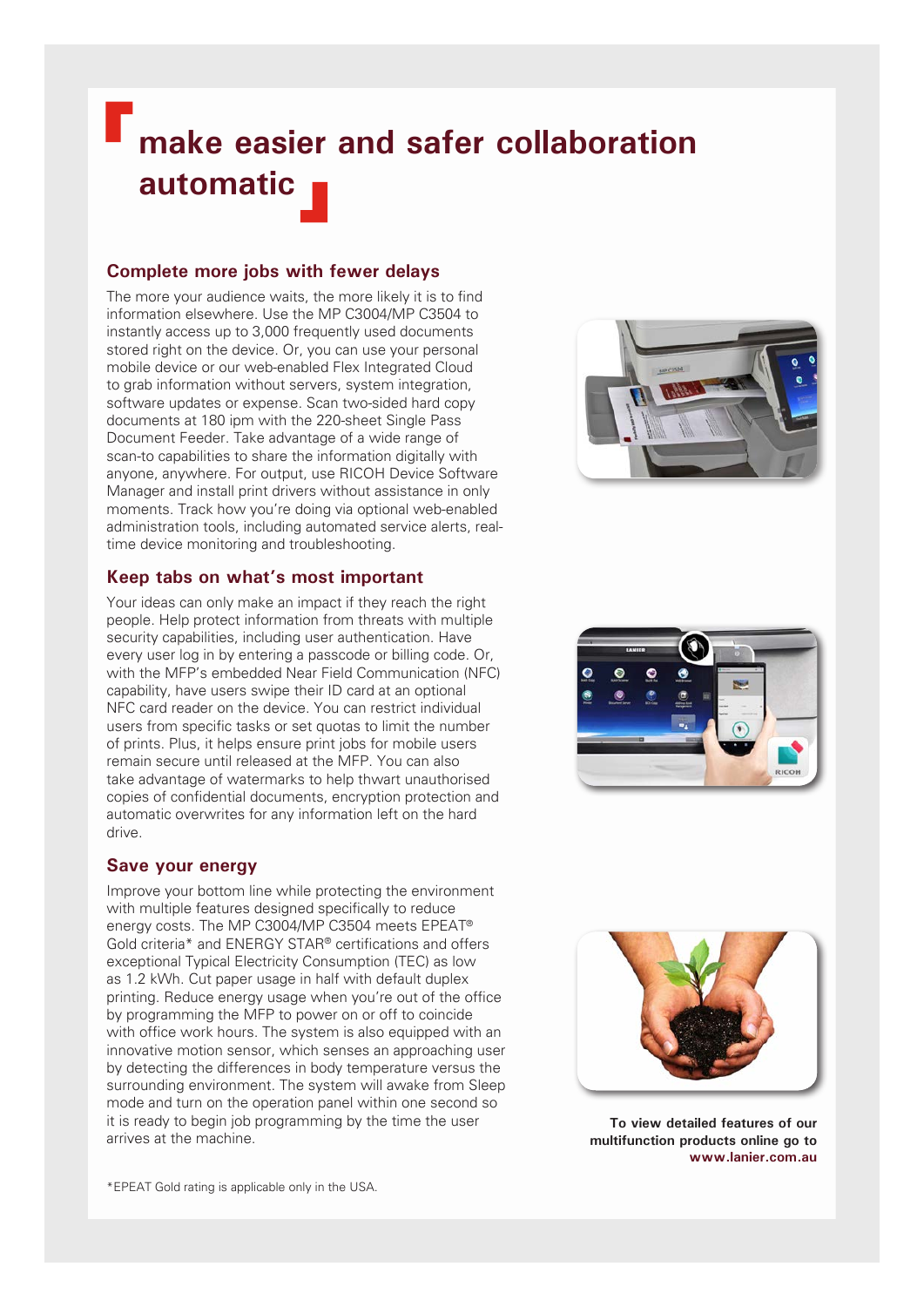## **perform more jobs with fewer hassles**



- **1 Smart Operation Panel:** Choose from multiple intuitive user interfaces to customise and automate workflows on the 10.1"-wide Super VGA Smart Operation Panel. Create iconic shortcuts, add convenient widgets and access information with one-touch control using the same motions you use on your smartphone or tablet.
- **2 220-Sheet Single Pass Document Feeder (SPDF):**  Copy, scan and fax two-sided full-colour and blackand-white documents at high speeds in a single pass.
- **3 User Authentication:** Use embedded Near Field Communication (NFC) technology and an optional NFC Card Reader to track activity for every user who logs in by proximity card.
- **4 Paper Trays (Standard):** With two 550-sheet paper trays, one of which can accommodate paper sizes up to SRA3, you can produce more jobs with fewer reloads.
- **5 100-Sheet Bypass Tray:** Feed larger paper sizes including envelopes, and banners up to  $320 \times 1,260$ mm — to create a wider range of deliverables with your audiences. Add an optional banner paper guide tray for impressive banner printing.
- **6 Document Server:** Access up to 3,000 frequently used files on the MFP's hard drive in moments. Create up to 200 shared or passcode-protected personal folders to store the digital files.
- **7 Tandem Large Capacity Tray (Optional):** Add more capacity for extended runs of A4 sizes with two 1,000-sheet paper trays.
- **8 1,500-Sheet Side Large Capacity Tray (Optional):**  Maximise uptime by extending capacity by up to 1,500 sheets of A4 paper. **9 125-Sheet One Bin Tray (Optional):** Separate

output so users can retrieve documents quickly.

- **10 1,000-Sheet External Hybrid Stapleless + Stapler Finisher:** Use the stapleless feature for smaller document sets (up to five sheets). Need a larger document set? The finisher automatically staples for six or more sheets. In addition, you can choose from a wide range of other available finishers (see table on page 7).
- **11 Dual Network Support (Optional):** Use the additional network interface port to connect to two different networks simultaneously.
- **12 Web Browser:** Take advantage of the built-in web browser to search for web pages and even print directly from the Smart Operation Panel.
- **13 Motion Sensor:** Senses approaching users and awakens the MFP from Sleep mode so it is ready by the time the user arrives at the machine.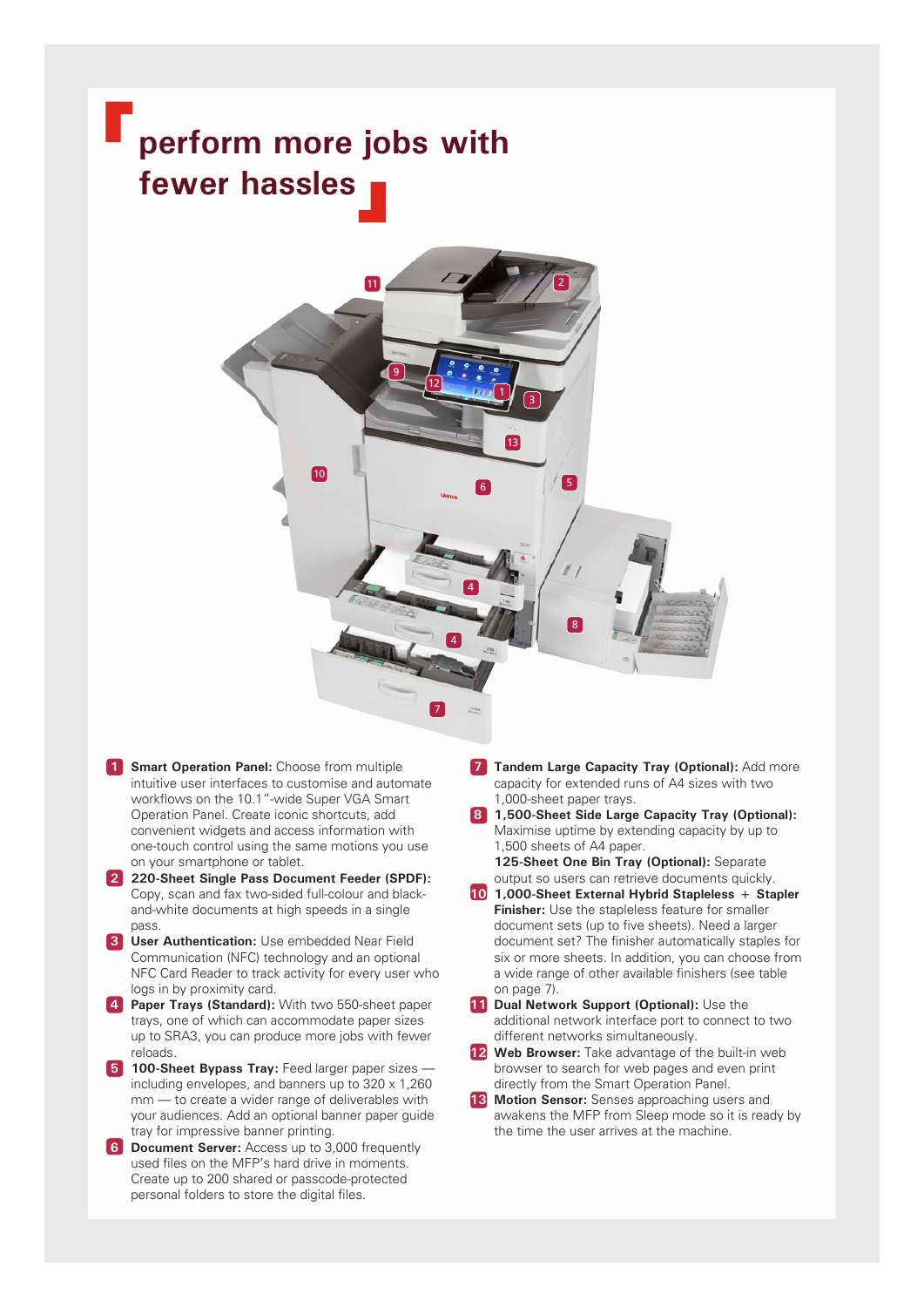## **put your best finishing touches on display**

Add the finishing touches so your message connects with your audience every time. With the External Hybrid Stapleless + Stapler Finisher, you can conserve resources by eliminating staples entirely for document sets with five or fewer sheets. For document sets from 6 – 50 sheets, the finisher automatically converts to staples. Or, choose the Internal Stapleless Finisher and get the same staple-free capability. Both stapleless finishers are ideal for educational, manufacturing and healthcare environments, while also making paper recycling a lot easier.

Looking for a finisher to accommodate your unique requirements? Simply choose the one with the advanced paper handling, stacking and stapling capabilities you need most. Automate finishing tasks and give your projects a professional-grade look that's sure to get noticed without compromising your time or budget.

| <b>SR3180 Internal Finisher</b> | <b>SR3130 Internal Finisher</b> | <b>SR3210 External Finisher</b> | <b>SR3220 External Booklet Finisher</b> |
|---------------------------------|---------------------------------|---------------------------------|-----------------------------------------|
|                                 |                                 |                                 |                                         |
|                                 |                                 |                                 |                                         |

| <b>Finisher</b> | <b>Paper Capacity</b> | <b>Hole-Punch</b> | <b>Saddle Stitch</b> | <b>Stapleless</b>                                                  |
|-----------------|-----------------------|-------------------|----------------------|--------------------------------------------------------------------|
| SR3180 Internal | 250 Sheets            | N/A               | N/A                  | Up to 5 Sheets                                                     |
| SR3130 Internal | 500 Sheets            | Option            | N/A                  | N/A                                                                |
| SR3210 External | .000 Sheets           | Option            | N/A                  | Stapleless - Up to 5 Sheets<br>Auto Stapled - Up to 50 Sheets (A4) |
| SR3220 External | 1,000 Sheets          | Option            | Up to 15 Sheets      | N/A                                                                |

#### **General Specifications**<br> **Configuration** Desktop Configuration Printing Process<br>Output Speed Desκιορ<br>4-Drum Method<br>MP C3004: 30-ppm B&W & FC<br>(Δ4) (Copy/Print) MP C3504: 35-ppm B&W & FC (A4) Warm-Up Time<br>Recovery from<br>Sleep Mode 25 seconds<br>Approximately 1.0 second (motion sensor activated) First Copy Time<br>(FC/B&W) **Doc. Feeder (ARDF)**<br>Paper Capacity

Weight

 $7.1/4.6$  seconds Copy Resolution 600 dpi Quantity Indicator Up to 999 copies Single Pass Document Original Capacity: 220 sheets Feeder (SPDF) Original Size: A5 – A3 Paper Weights: Simplex: 40 – 128 g/m², Duplex: 52 – 128 g/m² Automatic Reversible Original Capacity: 100 sheets Standard:  $2 \times 550$  sheets + 100-Sheet Bypass Tray Maximum: 4,700 sheets (w/ Tandem LCT + Side LCT) Supported Paper Sizes 1st Paper Tray: A4 2nd Paper Tray: A6 – SRA3, Envelopes Bypass: Up to SRA3, Envelopes Custom Sizes: Width: 90 – 320 mm, Length: 148 – 1260 mm Supported Paper Standard Trays: 60 – 300 g/m<sup>2</sup> Weights Bypass Tray: 52 – 300 g/m² Duplex Unit: 52 – 256 g/m² Paper Types Plain, Recycled, Special Paper 1-3, Letterhead, Cardstock, Preprinted Paper, Bond Paper, High-Gloss Coated Paper, Colour Paper, Envelopes, Coated, Labels\* & OHP\* Auto Duplex Standard Output Capacity Standard: 500 sheets Maximum: 1,625 sheets Zoom 25% – 400% in 1% increments Dimensions (WxDxH) 587 x 685 x 1210 mm (Includes SPDF and Two-Tray Paper Bank)<br>101 kg

Power Requirements 220-240V 50/60Hz<br>Power Consumption 1,700W or less; Sle Power Consumption 1,700W or less; Sleep Mode: .93W TEC Value\*\* MP C3004: 1.2 kWh MP C3504: 1.3 kWh \*Bypass Tray Only ypass hay only<br>\* Typical Electricity Consumption by ENERGY STAR Qualified Imaging Equipment Test Procedure

#### **Printer Specifications (Standard)**<br>CPU Intel Atom Proces Intel Atom Processor Bay Trail 1.33 GHz Memory /HDD 2 GB RAM/250GB HDD Standard & 4GB RAM/250GB HDD Option Page Description Standard: PCL5c, PCL6, PDF Languages Optional: Adobe® PostScript®3™, PictBridge, XPS Font Support Standard: PCL: 45 Scalable fonts + International 13 fonts Optional: PostScript 3: 136 Roman fonts Max. Print Resolution 1200 x 1200 dpi<br>Network Interfaces Standard: 1000F Standard: 1000Base-T/100Base-TX/ 10Base-T Ethernet, USB2.0 Type A (3 Ports), SD Slot on Operation Panel Option: EEE1284/ECP; IEEE802.11a/b/g/n; USB2.0 Type B Network Protocol Support TCP/IP (IPv4, IPv6)<br>Network/OS Windows® Vista/7/ Windows® Vista/7/8/8.1/10/ Server 2008/ Server 2008R2/ Server2012/Server 2012R2 Unix; Sun Solaris, HP-UX, SCO OpenServer, RedHat Linux, IBM AIX, Citrix Presentation Server4.5, XenApp 5.0, Mac OS X v.10.7 or later, SAP R/3, IBM iSeries AS/400-using OS/400 Host Print Transform Utilities Device Manager NX Series, Web Image Monitor, @Remote **Document Server Specifications (Standard)**

Max. Stored Documents 3,000 Max. Pages/Document 2,000 Max. Page Capacity 9,000 Max. Number of Folders 200

| <b>Scanner Specifications (Standard)</b>           |                                                                                       |
|----------------------------------------------------|---------------------------------------------------------------------------------------|
| <b>Scanner Resolution</b>                          | B&W and FC scanning at 100<br>$-600$ dpi, Up to 1200 dpi for<br><b>TWAIN</b> scanning |
| <b>Scanning Speed</b><br>(B&W & Full-Colour<br>A4) | 200/300 dpi: 110 ipm Simplex/<br>180 ipm Duplex                                       |
| Scan Area<br><b>Compression Method</b>             | 297 mm – 432 mm<br>B&WTIFF: MH, MR, MMR,                                              |
|                                                    | JBIG2                                                                                 |
|                                                    | Full-Colour: JPEG                                                                     |
| <b>Supported File</b>                              |                                                                                       |
| Formats                                            | Single/Multi-Page TIFF, PDF, High<br>Compression PDF & PDF/A<br>Single                |
|                                                    | Page JPEG                                                                             |
| Scan Modes                                         | Scan-to-Email (with LDAP<br>support)                                                  |
|                                                    | Scan-to-Folder (SMB/FTP)                                                              |
|                                                    | Scan-to-URL                                                                           |
|                                                    | Scan-to-Media (USB/SD Card)<br>Network TWAIN Scanning                                 |
|                                                    |                                                                                       |
| <b>Facsimile Specifications (Optional)</b>         |                                                                                       |
| Type                                               | ITU-T (CCITT) G3                                                                      |
| Circuit                                            | PSTN, PBX                                                                             |
| Resolution                                         | 200 x 100 dpi, 200 x 200 dpi,                                                         |
|                                                    | 400 x 400 dpi (with optional SAF                                                      |
|                                                    | memory)                                                                               |
| Modem Speed                                        | 33.6K - 2,400 bps w/Auto                                                              |
|                                                    | Fallback                                                                              |
| <b>Compression Method</b>                          | MH, MR, MMR, JBIG                                                                     |
| <b>Transmission Speed</b>                          | G3: Approximately 2 seconds/<br>page (JBIG)                                           |
| <b>Scanning Speed</b>                              | Up to 81 spm                                                                          |
| <b>Auto Dialing</b>                                | 2,000 Quick/Speed Dial numbers;                                                       |
|                                                    | 100 Group Dial numbers                                                                |
| <b>Memory Capacity</b>                             | Standard: 4 MB (approx. 320                                                           |
| (SAF)                                              | pages),                                                                               |

Optional: 64 MB (approx. 4,800 pages) with optional SAF memory